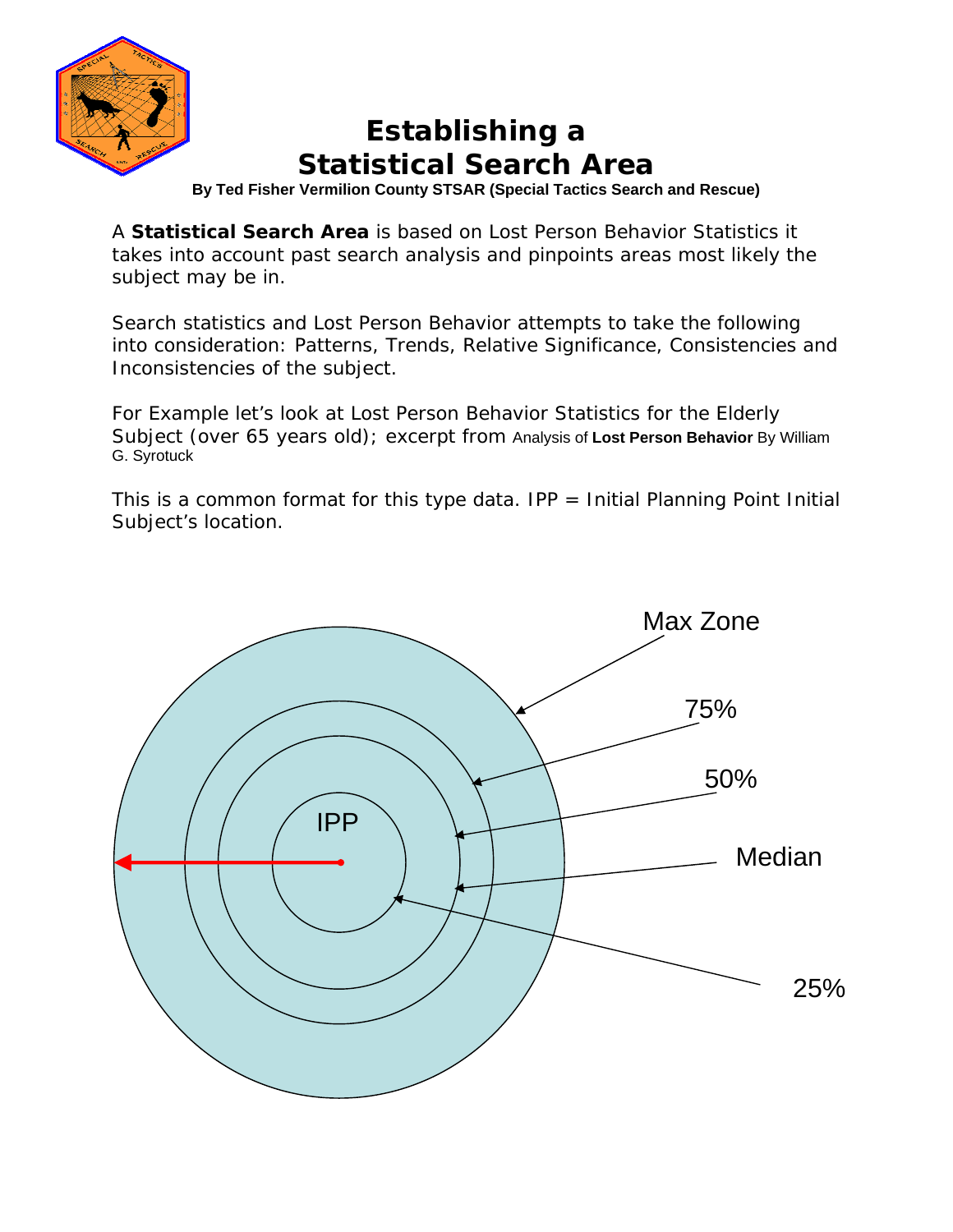## **LOST PERSON BEHAVIOR (Elderly 65 years or older)**

Remember they could be suffering from dementia or senility or Alzheimer's.

If in good health they are capable of traveling as far as younger subjects undertaking the same activity.

Elderly persons behave more rationally than the young.

They are more willing to build a shelter and aid in their own rescue.

Their orientation could be to the past rather than the present.

Many pose the same supervision problem as young children.

The more active ones are likely to exhaust themselves rapidly which may result in illness such as a heart attack.

They may have problems associated with being old such as being deaf and unable to respond to searchers

### **SEARCH STRATEGY**

It is the activity they are undertaking which is important for search planning rather than their age.

## **LOST PERSON DETECTABILTY**

In good weather **59%** were easily detected. **41%** were found in the prone position.

In bad weather **10%** were easily detected. **90%** were found in the prone position and therefore difficult to detect..

**47%** used paths, tracks or other route of least resistance.

**53%** were found in undergrowth/bushes/thickets.

#### **SURVIVABILITY**

In good weather there is a **65%** chance of survival

In bad weather there is a **33%** chance of survival*. Note: Bad weather is defined as temperature below 45 degrees Fahrenheit with rain, snow or wind. Hypothermia!*

#### **PROBABILITY ZONES – (statistical planning data)**

| (Miles from IPP) Syrotuck's data inclusive of DAT |  |  |  |
|---------------------------------------------------|--|--|--|
|---------------------------------------------------|--|--|--|

| <b>Hill or Mountainous Terrain</b> |          |        |          |          |  |  |
|------------------------------------|----------|--------|----------|----------|--|--|
| Median                             | 25%      | 50%    | 75%      | Max      |  |  |
|                                    |          |        |          | 90%      |  |  |
| $1.2$ DN                           | $0.5$ UP | 0 UP   | $0.4$ UP | $1.0$ UP |  |  |
|                                    | 1.8 DN   | 2.4 DN | 2.6 DN   | 3.0 DN   |  |  |

DN = Downhill

 $UP = Uphill$ 

| <b>Flat Terrain</b> |             |             |             |           |  |  |  |
|---------------------|-------------|-------------|-------------|-----------|--|--|--|
| <b>Median</b>       | 25%         | 50%         | 75%         | Max       |  |  |  |
|                     |             |             |             | 93%       |  |  |  |
| 1.0                 | $0.8 - 1.0$ | $0.7 - 1.2$ | $0.1 - 1.3$ | $0 - 3.0$ |  |  |  |